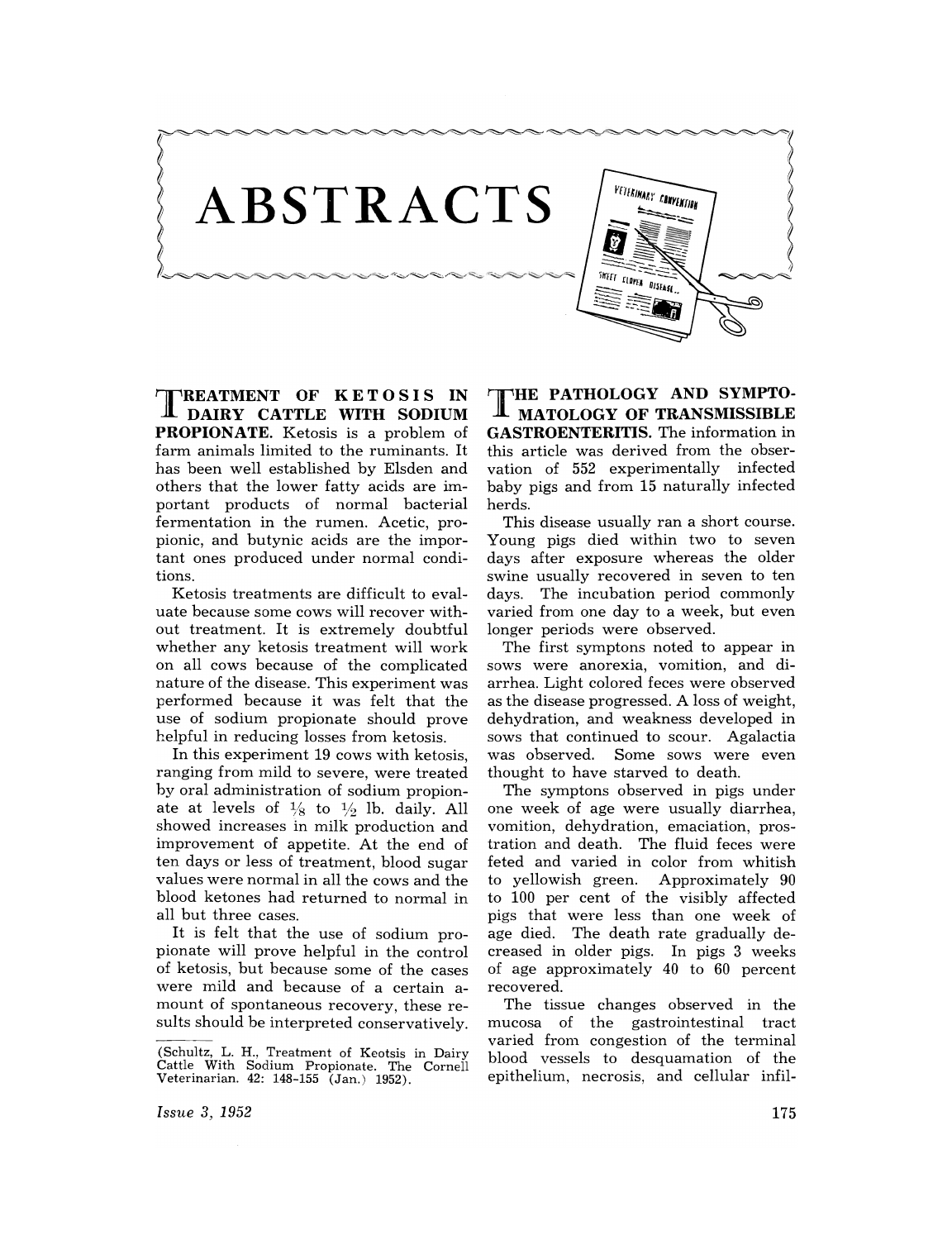tration. Congestion of the blood vessels of the renal cortex and medulla and desquamation of some renal tubular epithelium were commonly found. Inclusion bodies were not observed in the haematoxylin and eosin stained sections observed by these workers.

In summary, this is an accute disease characterized by diarrhea, vomition, dehydration, and a high death loss in baby pigs. On postmorten examination there may be found, singly or in combinations, gastritis, enteritis, degeneration of the kidneys, congestion of the mesenteric blood vessels, and atony of the fluid-filled intestines. The tissue changes were observed to be largely limited to the gastrointestinal tract and kidney.

(Bay, W. W., D.V.M., M.S.; Doyle, L. P., D.V:M., M.S., Ph.D.; Hutchings, L. M., D.V.M., M.S., Ph.D. The Pathology and Symptomatology of Transmissible Gastroenteritis. American Journal of Veterinary Research XII: 215-218, July 1951.)

EXPERIMENTAL **<sup>Q</sup>FEVER IN CATS.** In many reports concerning Q fever, efforts have been directed toward finding an epidemiological relationship between infection in human beings and the various animal reservoirs of *Coxiella burnettii.* Some workers believe that the immediate source of infection in man is air contaminated by infected animals, but that the infection is not spread directly between people, even though they eliminate organisms in sputum and urine. In spite of considerable work, it seems that there are sources and means of transmission not entirely known.

Cats were chosen for this study because of their habits as they might bring the infection from natural sources to contaminate the air of man's environment. Infection of these cats with *Coxiella burnetii*  was produced by subcutaneous inoculation, by feeding, and by contact exposure. Most of the cats inoculated subcutaneously showed fever, lack of appetite, and lethargy that began two days after moculation and lasted for three days. The rest of the cats infected experimentaly did not show signs of illness. The organism was present in the blood of some cats for one month following inoculation and for two months in the urine. With one exception, complement-fixing antibodies or agglutinins were demonstrated in the sera of these infected cats. This ability of *Coxiella burnetii* to infect cats suggests that they may be a factor in the spread of Q fever to man.

(Gillespie, J. H., V.M.D., Baker, J. A., D.V.M., Ph.D., Experimental Q Fever in Cats. American Journal of Veterinary Research XIII: 91-94 Jan. 1952.)

RENAL **LESIONS IN LEPTOSPIRA CANICOLA: INFECTION IN DOGS.**  Pathologically, the interstitial nephritis which occurs in dogs due to *Leptospira canicola* can be divided into acute, subacute and chronic types. From material available it appears that the usual course of events, especially in young dogs, is for the acute to progress through the subacute to the chronic stage.

The renal lesion of *Leptospira canicola*  infection in dogs is interstitial nephritis manifested in the acute stage by intense cellular infiltration of the kidneys which is followed by scarring and fibrosis. In the most severe cases the cellular infiltration is localized predominantly to the cortico-medullary region and the possibility is discussed that this distribution of the exudate is attributable to the renal vascular shunt. Such localization naturally affects the distribution of the scar tissue and governs the pattern of the renal fibrosis.

It has been possible to trace the evolution of the disease from the acute to the chronic stage in 6 days and from that and other evidence to conclude that in young dogs a period of about two years is probably required for the development of granular contracted kidneys from this cause.

(McIntyre, W. I. M., and Montgomery, G. L., Renal Lesions in Leptospira canicola Infection in Dogs. Jour. of Path. and Bact., LXIV: 145- 159 Jan. 1952.)

*Iowa State College Veterinarian*